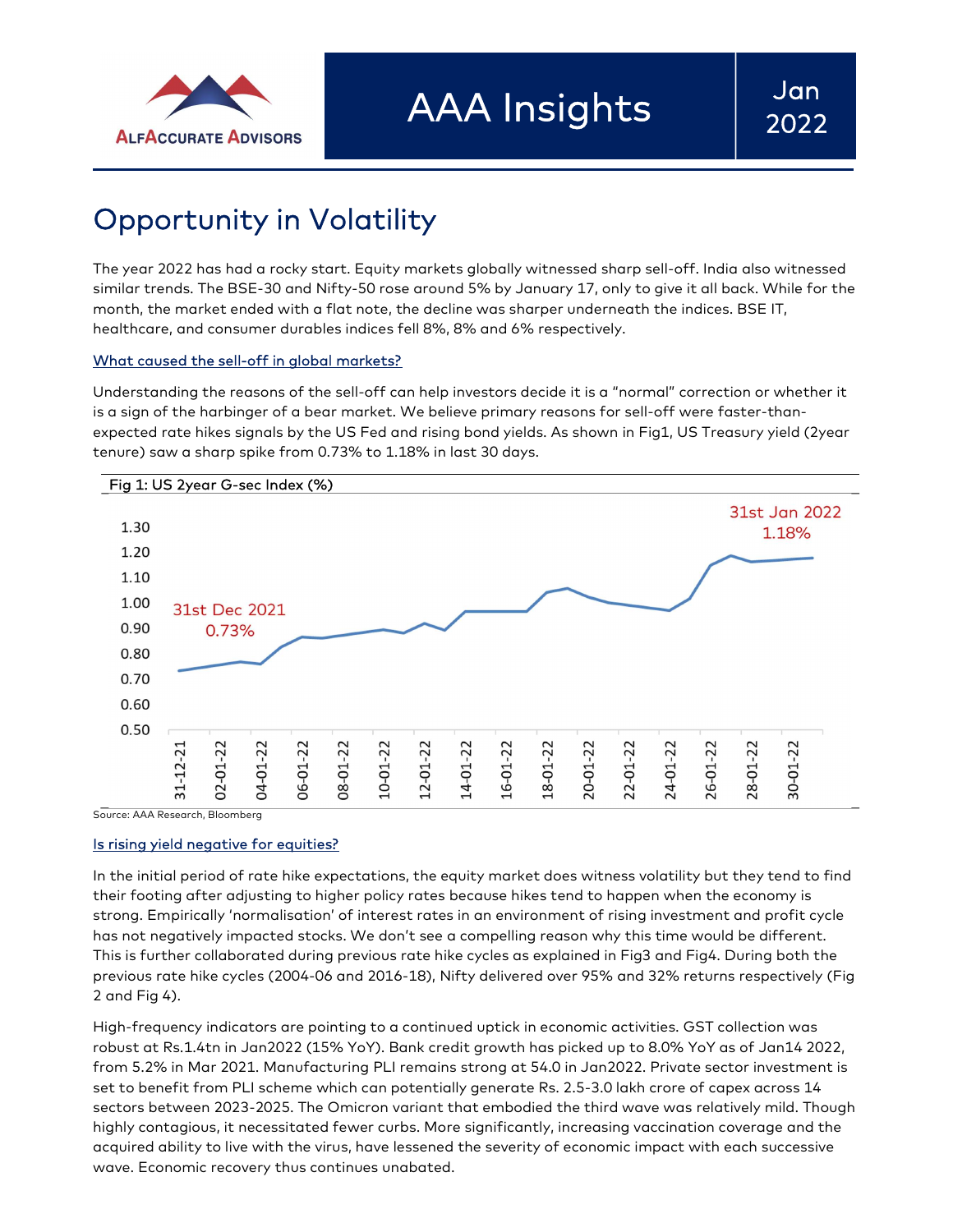

Source: AAA Research, Bloomberg

#### Quality stocks offer an opportunity

In the current market sell-off, good quality stocks have witnessed sharp correction which provides a good entry point for investment as they have a long runway of growth. During the inflationary environment, two important parameters which bring resilience to the corporate are 1. Profitability and 2. Low leverage. The companies which can pass through the increase in cost in the medium-term and the companies which are not required to raise capital (equity/debt) to meet growth targets are winners.

Across our portfolios, we own companies that are market leaders with strong pricing power and zero/low leverage. Hence our portfolio companies are uniquely positioned to further gain market share in a rising inflation environment. We also believe that as economic growth revives, it makes sense to own companies that are linked to the real economy – banking & finance, industrials, building material, and automobiles.

## Union Budget 2022: Balancing between Growth and Fiscal Prudence

For yet another year, the Government steered clear from short-term consumption push to economy and focused on capital spending to make India ready for structural growth. The FY23 Union Budget promoted capital expenditure (up 10% YoY including IEBR) with a focus on supply side management. It has targeted the central fiscal deficit at 6.4% for FY23 and reiterated its target to get back to a 4.5% fiscal deficit number by FY26 which highlights fiscal prudence. The FM has budgeted a 10% growth in gross revenue for FY23 which is a credible number and can potentially surprise on the upside. No major changes on the taxation front thus maintaining stable taxation policies is also a positive. Ncross our portfolios, we own componies that are market leaders with strong pricing power and zero/low<br>
everage. Hence our portfolio componies are uniquely positioned to further gain market shere in a rising<br>
Annual Return r prortfolios, we own companies that are morket leaders with strong pricing power and zero/low<br>
Hence our portfolio companies are uniquely positioned to further gain market share in a rising<br>
environment. We also believe t e. Hence our portfolio companies are uniquely positioned to further gain market share in a rising<br>
in environment. We also believe that as economic growth revives, it makes sense to own companies<br>
il linked to the real eco environment. We also believe that as economic growth revives, it makes sense to own companies<br>
inked to the real economy – banking & finance, industrials, building material, and automobiles.<br> **dget 2022: Balancing between** Filminolitics... version the endication of the section in the section of the matricials, building material, and automobiles.<br>
Udget 2022: Belancing between Growth and Fiscal Prudence<br>
another year, the Government steered e linked to the real economy – banking & finance, industrials, building material, and automobiles,<br>
and and the Covernment steered clear from short-term consumption push to economy and<br>
another year, the Government steered 12.022: Balancing between Growth and Fiscal Prudence<br>
the reverse, and Fiscal Prudence<br>
the frequency the Dovemment steered clear from short-term consumption push to economy and<br>
diditire (up 10% Yo' including IEBR) with et 2022: Islancing between Growth and Fiscal Prudence<br>
capital spending to moke India ready for structural growth. The FY23 Union Budget promoted<br>
capital spending to moke India ready for structural growth. The FY23 Union

Key Risks: Supply chain disruptions, faster than expected monetary tightening, a significant increase in crude oil prices, geopolitical risks.

| <b>Compounded Annual Returns (%)</b> | 1 Year | 2 Year | 3 Years | 5 Years | <b>10 Years</b> |           | AAA IOP SI* AAA Focus SI** |
|--------------------------------------|--------|--------|---------|---------|-----------------|-----------|----------------------------|
| <b>AAA IOP PMS</b>                   | 34.9%  | 25.2%  | 20.4%   | 16.0%   | 21.1%           | 19.3%     | NA                         |
| AAA FOCUS PMS                        | 30.0%  | 22.3%  | 20.8%   | 16.1%   | NA              | <b>NA</b> | 15.1%                      |
| BSE 500 Index                        | 33.5%  | 24.7%  | 19.9%   | 16.7%   | 15.3%           | 12.5%     | 12.9%                      |
| <b>BSE Midcap Index</b>              | 37.6%  | 27.6%  | 20.4%   | 15.1%   | 16.9%           | 13.0%     | 14.2%                      |
| <b>BSE Smallcap Index</b>            | 63.7%  | 42.5%  | 29.3%   | 18.8%   | 17.5%           | 13.0%     | 15.1%                      |
| Nifty                                | 28.7%  | 21.8%  | 18.4%   | 16.6%   | 14.2%           | 11.9%     | 11.9%                      |
| <b>SENSEX</b>                        | 26.6%  | 20.7%  | 18.3%   | 17.3%   | 14.5%           | 12.0%     | 11.9%                      |

## AAA PMS Performance

\*(23 Nov 2009 – 31 Jan 2022) \*\*(17 Nov 2014 – 31 Jan 2022)

Performance is after all expenses and fees from April 2018 onwards. Prior to April 2018, the performance is after all expenses and Fixed Management fees. Index performance is calculated using Total Return Indices, as per SEBI guidelines.

Note: Returns of Individual clients may differ depending on the time of entry in the strategy. Past performance may or may not be sustained in the future and should not be used as a basis for comparison with other investments. Performance related information provided herein is not verified by SEBI.

For further details please contact: investorservices@alfaccurate.com; www.alfaccurate.com

Equity Investments are subject to market risks , read all plan related documents carefully.